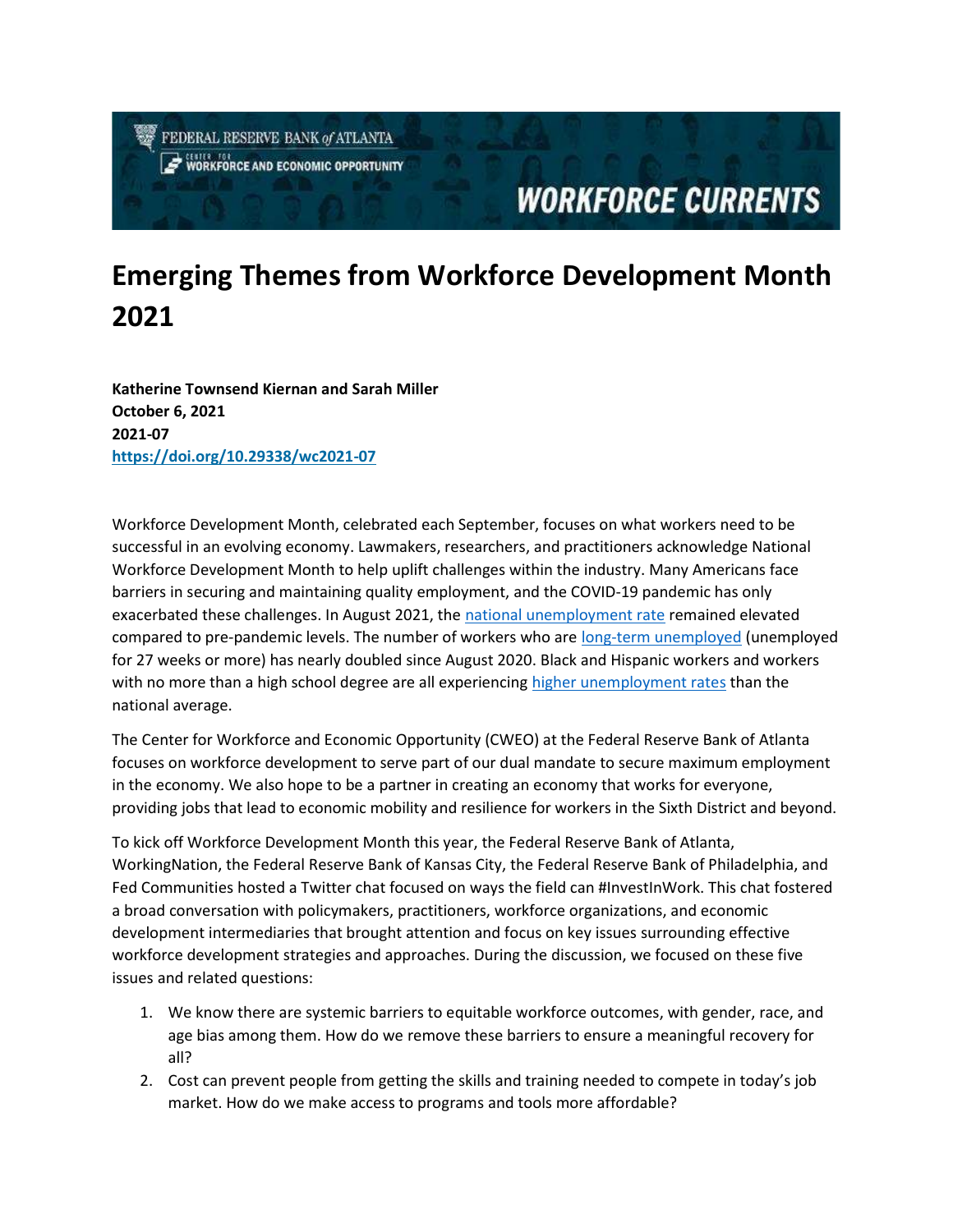- 3. Wraparound services can open the door to opportunity. How do we better coordinate policy and services to eliminate barriers, such as lack of childcare and the digital divide?
- 4. Job quality, career advancement, and mobility must be addressed. What role can employers and public-private partnerships play in improving job and career outcomes?
- 5. We need to hear and value workers' voices. How do we put the worker experiences at the center of our programs, research, and policy?

These prompts led to a deep conversation about important, persistent, and emerging themes that can help guide programs, policy, and research. Collaboration, the strongest emerging theme, included working between employers, other safety net services, and public-private partnerships. Working to create better policy through better data and incorporating and centering worker voice in policy and program design was also an important area of discussion. Finally, almost 300 thought leaders engaged in the chat elevated recommendations for supporting the workforce development sector through promoting leading practices around skills-based hiring and mobility, job quality, and professional development for job coaches.

Details of the Twitter chat can be found by searching the hashtag #InvestInWork. You will see responses to individual questions and threads of discussion around key issues and proposed solutions. The three through lines of discussion—collaboration, improving policy and emerging practices—are included here. While these summaries represent only a sliver of how the system and individual leaders can better #InvestInWork, they are a start to help focus thinking as we emerge from Workforce Month and continue working to improve policy, programs, and economic conditions for low- to moderate-income workers.

Collaboration. Creating connections between stakeholders was consistently mentioned throughout the discussion. In many instances, identifying key stakeholders was seen as the first step in creating partnerships. Employers were identified as consumers of talent and as investors. Shared risk agreements used to inform and fund workforce development were considered progress in reducing cost barriers and improving job quality. Workers would also benefit from increased partnerships between education and support services, such as childcare, transportation, and housing. These services were established as important needs, but closing the gap for broadband access was recognized as just as valuable for workers. In the discussion surrounding cost barriers, those living expenses were noted as equally important as affordable training. Suggestions to engage multiple stakeholders included "earn and learn" or paid apprenticeship models.

Improving Policy. Collaboration includes a more efficient design and use of policy and funding to improve outcomes for workers and local economies. Stronger policy connections to wrap around services through flexible funding structures that offer guidance to local workforce boards could create sustainable advancements. Collecting and analyzing better data was also reinforced as a need within the workforce system. Strategies to improve data collection included using a carrot-stick model that required industry partners to report data as a condition to receiving funding or partnerships.

In addition to using data to redesign workforce policy, including worker voice arose as a necessary part of progress for the community. Growth in this area should include listening to a diverse set of worker groups based on race, age, gender, immigration status. Connections between policies that support other aspects of a worker's life were considered integral to creating a system that works for all workers.